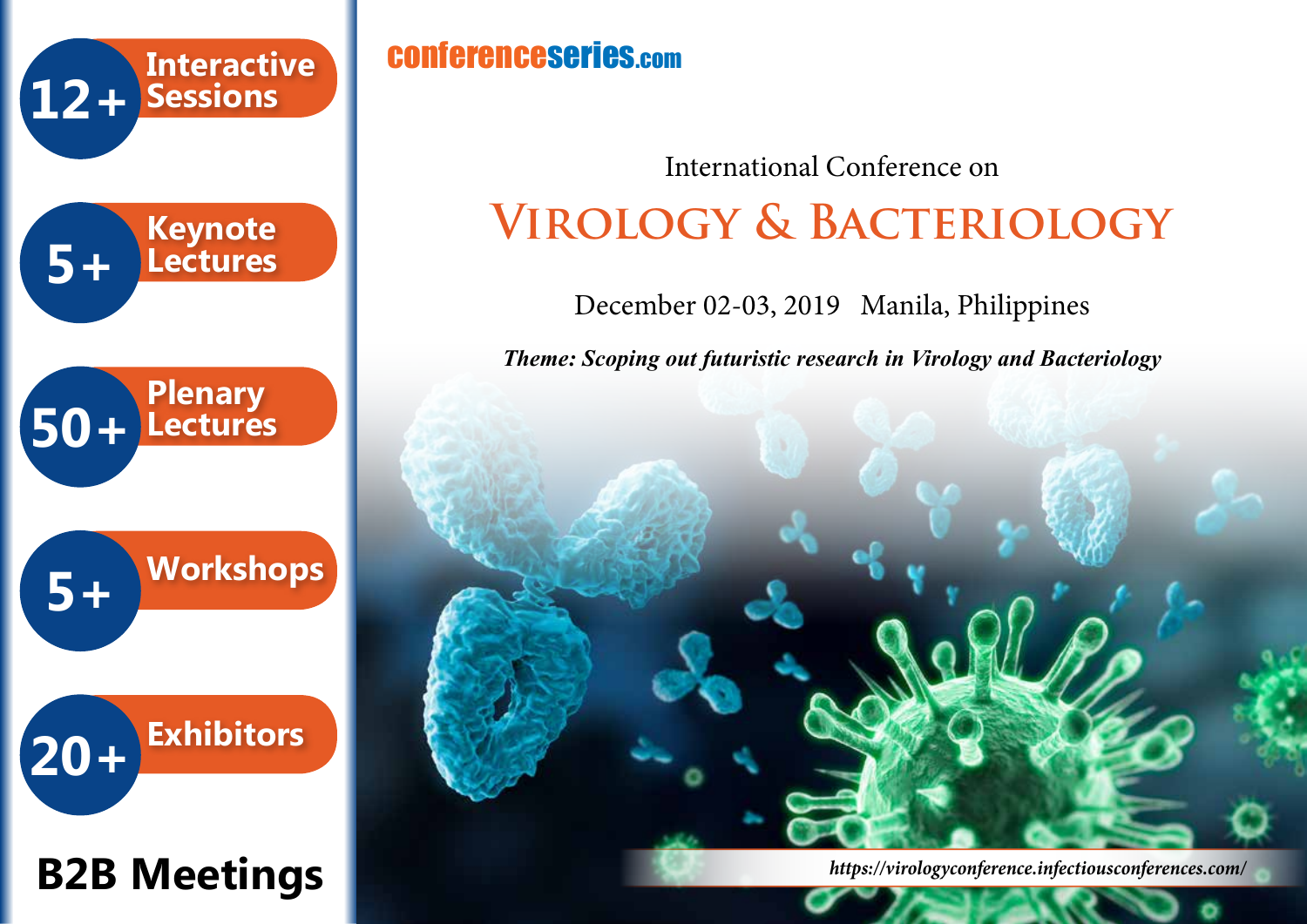

**B2B Meetings**

#### **Dear Potential Sponsor/Exhibitor,**

Conference Series LLC Ltd., the World Class Scientific Events Organizer is hosting **International Conference on Virology & Bacteriology** during **December 02-03, 2019** at **Manila, Philippines**.

We warmly invite you to sponsor/attend/give a speech at Virology Conference 2019.

Conference Series LLC Ltd. Conferences deliver new ideas, convictions, strategies, and tactics that directly affect how you do business. No other event will offer a more impressive roster of keynote speakers, quality attendees and compelling content.

This Conference will provide a forum for exchange of ideas and authoritative views by leading scientists as well as business leaders and investors in this exciting field. Outstanding keynote speakers and well known leading scientists and experts from around the globe will be expected to share their knowledge.

The event participants are typically high-level decision makers representing various parts of the industry and many participants are repeaters who know each other. This creates a relaxed and informal atmosphere with the right settings for meeting new people.

When becoming our partner, we will do our outmost to satisfy your needs for involvement and exposure. Our sponsor packages offer pre-defined exposure opportunities, but don't hesitate to bring us your personal requests.

The main theme of Virology Conference 2019 is "Scoping out futuristic research in Virology and Bacteriology".

Virology Conference 2019 stands for advertising of the products/services of the companies in the Composite Materials core sectors shall be placed in the exhibition area throughout the Conference.

We have the pleasure to invite and welcome you for the participation to our exciting conference. Let us meet in one of the most glorious cities in the world.

> Best Regards, **Virology Conference 2019** Operating Committee

*Information*

Virology Conference 2019 201 Conference Virology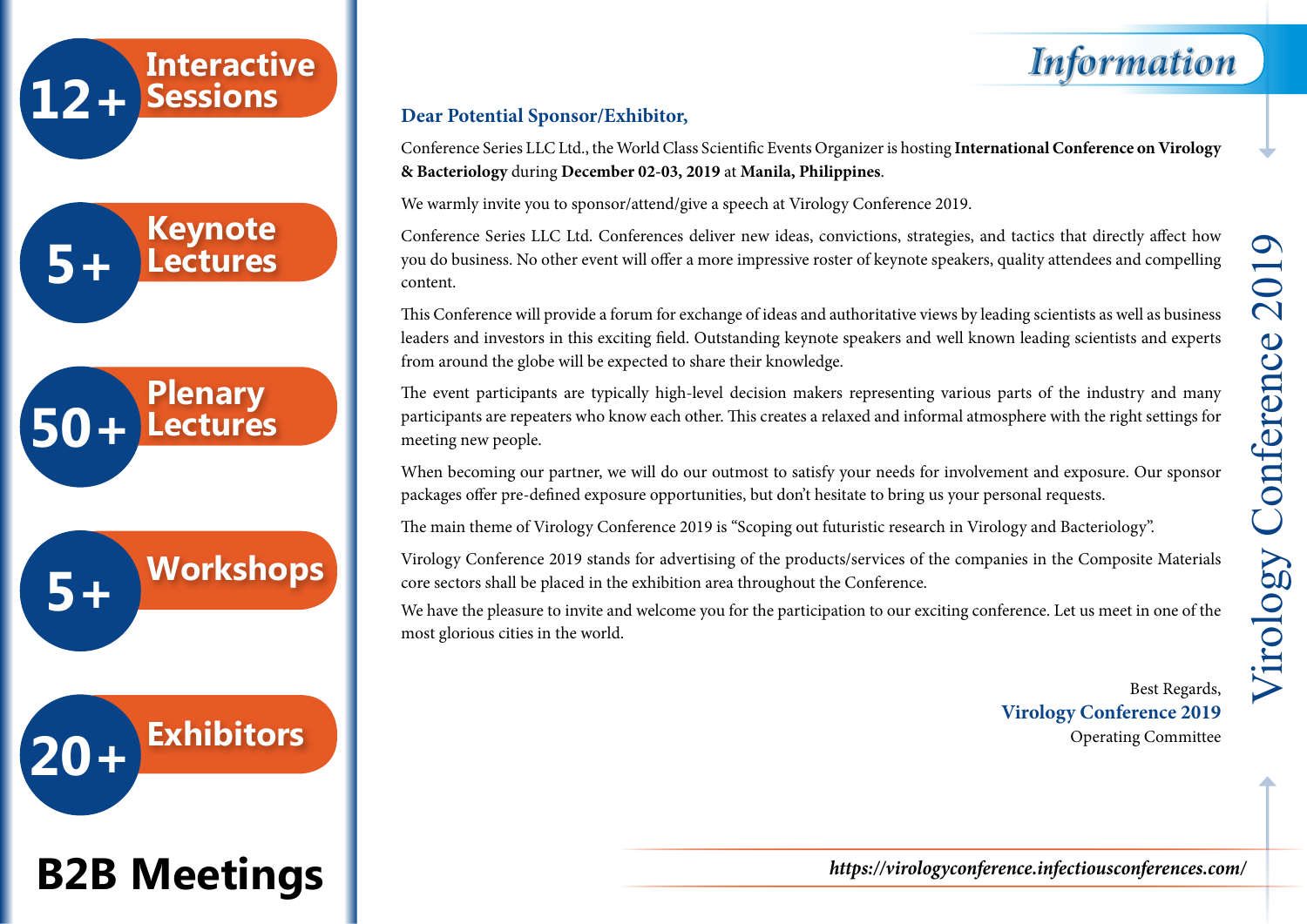## **12+ Sessions Interactive**





## **B2B Meetings**

The Conference is supported by the Editors-Journal of Virology & Bacteriology Journal of Cellular & Molecular Pathology Journal of MPE Molecular Virology Epidemiology

#### **Why with us???**

- 700+ Open Access Journals
- 50000 Editorial team
- 50000 Reviewers team
- 3.5 Million readers
- Quality and quick editorial, review processing
- 21 Days rapid review process
- Publication within 7 days of acceptance

#### **Conferences**

- 3000 Conferences all over the world in 2017-18
- Providing Delegates and Speakers across the globe with an unparallel opportunity to create new, value generating relationships
- Well organized scientific program
- Flow of knowledge across the globe
- Participation in sessions on specific topics on which the conference is expected to achieve progress
- Opportunity to attend the presentations delivered by Eminent Scientists from all over the world

#### **Conference Highlights**

- Viral Biochemistry
- Viral Oncology
- Neurovirology
- Virus Vaccines
- Skin Infections
- Sexually Transmitted Viral Infection
- Infectious Diseases
- Plant and Animal Virology
- Microbiology
- Viruses and Tumours
- Respiratory Viral Infections
- Structural and Molecular virology
- Insect Virus and Fungal Virology
- Evolutionary and Computational Virology
- Emerging Viruses
- Food and Water Borne Infectious Diseases
- Epidemiology and Evolution of Viruses
- Zika and Ebola viruses
- Hepatitis and Herpes Virus
- Diagnostic Virology
- Viral Immunology
- Paediatric Infectious Diseases

#### **Unique features** • User friendly/feasible website-translation of your paper to 50 world's leading languages

- Audio version of published paper
- Digital articles to share and explore
- Sharing Option: Social networking enabled
- Authors, reviewers and editors are provided with scientific credits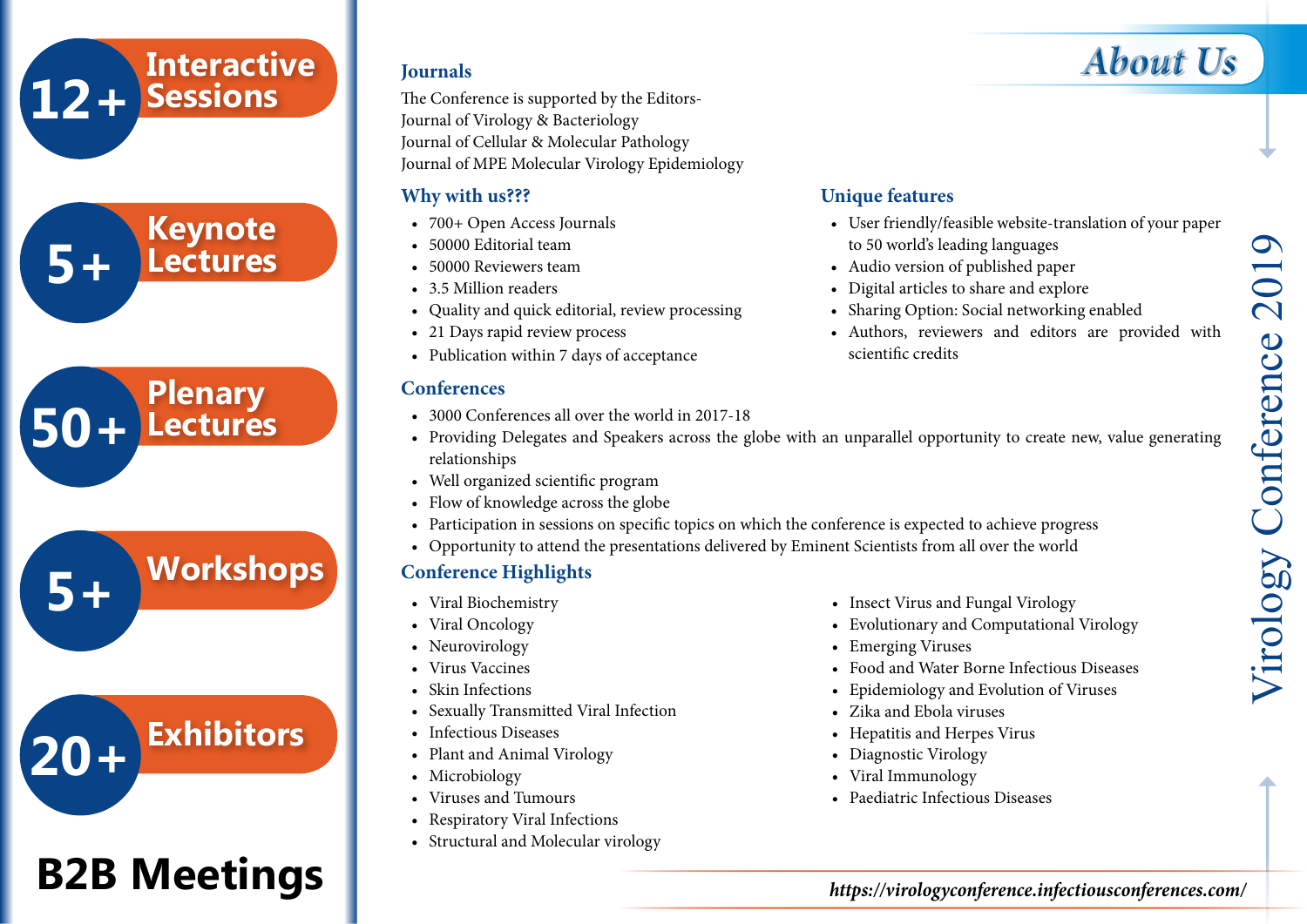



**Interactive**

# **B2B Meetings**

Scope of enhancing marketing opportunities and collaborations

Exposure of your corporate logo in our Virology Conference 2019 conference website

Advertising high quality information of your company/products by linking through International Journals

Interaction with World Class Experts from both Academia/Industries helps in updating the knowledge at interactive sessions

Share your excitement in promoting your company and ideas with Eminent Scientists, Research Scholars & Related Companies

Global networking: In transferring and exchanging Ideas

Conference brings together Eminent Researchers, Business Entrepreneurs and Industry Developers

We are looking forward for your active participation and make this event a memorable one

#### **B2B Partnering**

Virology Conference 2019 conference has an excellent feature which aims at delivering unlimited opportunities for making business deals, product enhancements, cutting edge solutions for improving and elevating company's business and partnership. This unites all the leading industry professionals, business development executives, institutional investors, capitalists and corporate investors.

We expect your precious comments or suggestions on the structure of our Scientific Partnering, also your reference to other delegates will be highly appreciated. We look forward to receive your replies on the following questions.

Are you interested in joining as our Scientific Partnering partner?

What are you looking for? (Interaction with researchers, commercial partners, venture capital companies or any collaboration) Do you have any suggestions for our Scientific Partnering?

Please submit your queries by email to: mail id update soon

Fax: +1-650-618-1414

For further information regarding Virology Conference 2019, please visit: https://virologyconference.infectiousconferences.com/ With Best Wishes

**Virology Conference 2019**

#### **Sponsorship and Exhibitor Benefits Program Congress Corporate Workshops**

The Congress provides sponsoring companies to present corporate workshops in parallel to the Congress program. During these time companies can present new scientific approaches and technical research methods. This is an excellent opportunity to showcase new and interesting technologies to attendees. Over the past years the workshops have proven to be popular. The corporate workshops will be presented as breakfast, lunch or dinner workshops with a maximum of three workshops per time period on the dates noted below.

Registration to these workshops is free to all Congress delegates. The workshop program will be promoted prior to the Congress via the Congress website, Virology Conference 2019, newsletters (Approximately 1,00,000 email recipients) and the final program book.

NOTE: No separate industry or corporate events may be held during the Conference period (December 02, 07:00 AM to December 03, 11:00 PM) without an agreement in writing from the Virology Conference 2019 Organizers.

| Workshop Availability |                                        |                                                          |                           |        |  |  |
|-----------------------|----------------------------------------|----------------------------------------------------------|---------------------------|--------|--|--|
| Congress              | Non-exclusive time slot:               | The opportunity exists to host a Congress breakfast.     | $\sqrt{\text{Cost: TBD}}$ | Code-B |  |  |
|                       | 08:00 AM-08:30 AM December 02-03, 2019 | This opportunity to be discussed through the Organizers. | Opportunities AvIble: 2   |        |  |  |
| Luncheons             | Non-exclusive time slot:               | The opportunity exists to host a Congress luncheon.      | Cost: TBD                 | Code-L |  |  |
|                       | 12:00PM-01:00PM December 02-03, 2019   | This opportunity to be discussed through the Organizers. | Opportunities Avlble: 2   |        |  |  |
| Dinner                | Non-exclusive time slot:               | The opportunity exists to host a Congress dinner.        | Cost: TBD                 | Code-D |  |  |
|                       | 08:00PM-09:00PM December 02-03, 2019   | This opportunity to be discussed through the Organizers. | Opportunities AvIble: 2   |        |  |  |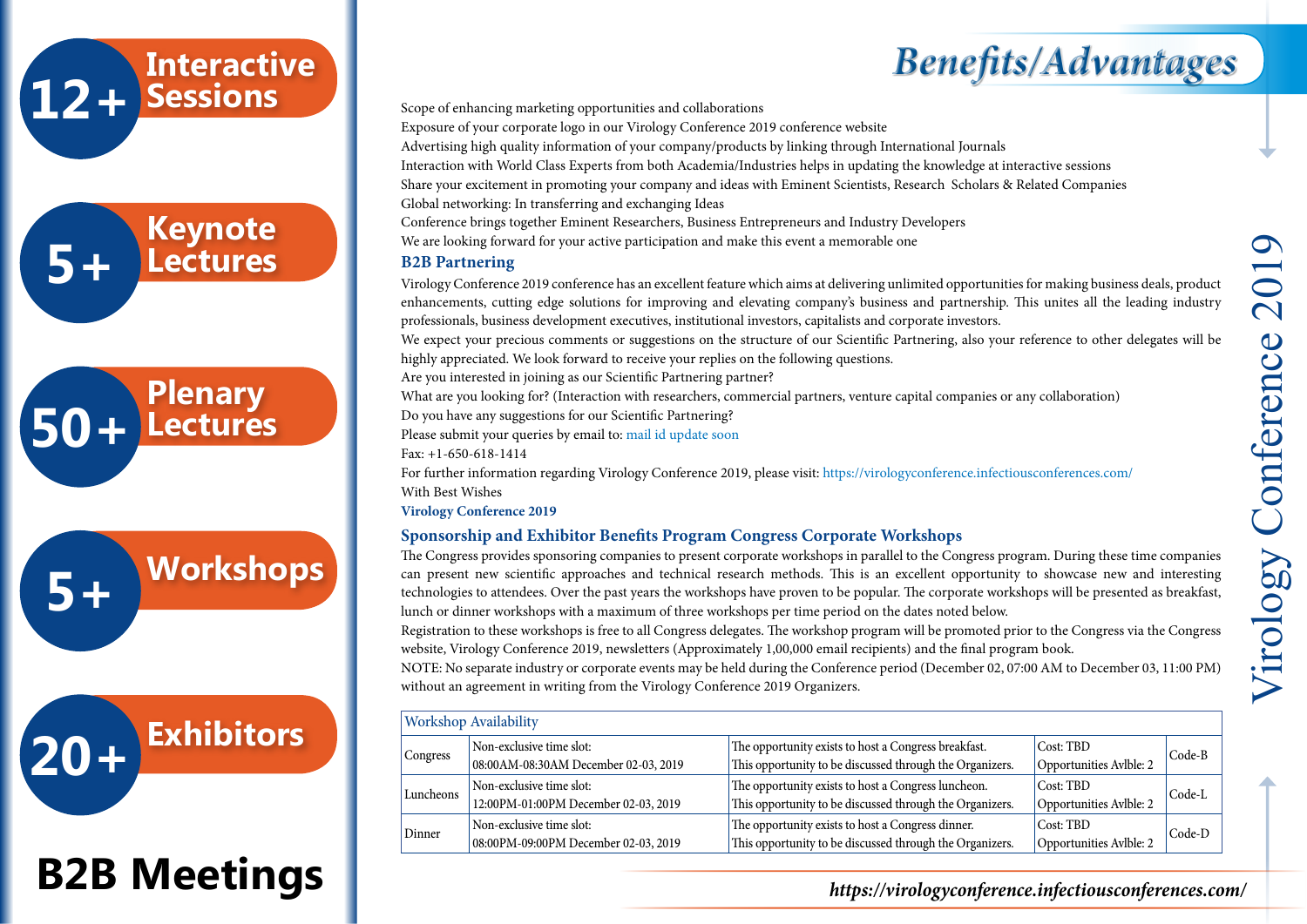

# **B2B Meetings**

### Editorial Board Members of Supporting Journals:

**Moges Woldemeskel** University of Georgia, USA

**Katerina Dorovini-Zis** University of British Columbia, USA

**Adel El-Naggar** University of Texas, USA

**Mark A Nelson** Arizona State University, USA

**C Cameron Yin** MD Anderson Cancer Center, USA

**Maria Teresa Mascellino** Sapienza University of Rome, Italy

**Tao Lin** University of Texas, USA

**Jean-Francois Picimbon** QILU University of Technology, CHINA

**JIN Wei-Lin** Shanghai Jiao Tong University, China **M James You** University of Texas MD Anderson Cancer Center, USA

**Yun Wu** University of Texas MD Anderson Cancer Center, USA

**Diana Bell** University of Texas MD Anderson Cancer Center, USA

**Pinar Bayrak-Toydemir** University of Utah, USA

**He Wang** Temple University, USA

**Huamin Wang** University of Texas, USA

**John Hart**  The University of Chicago, USA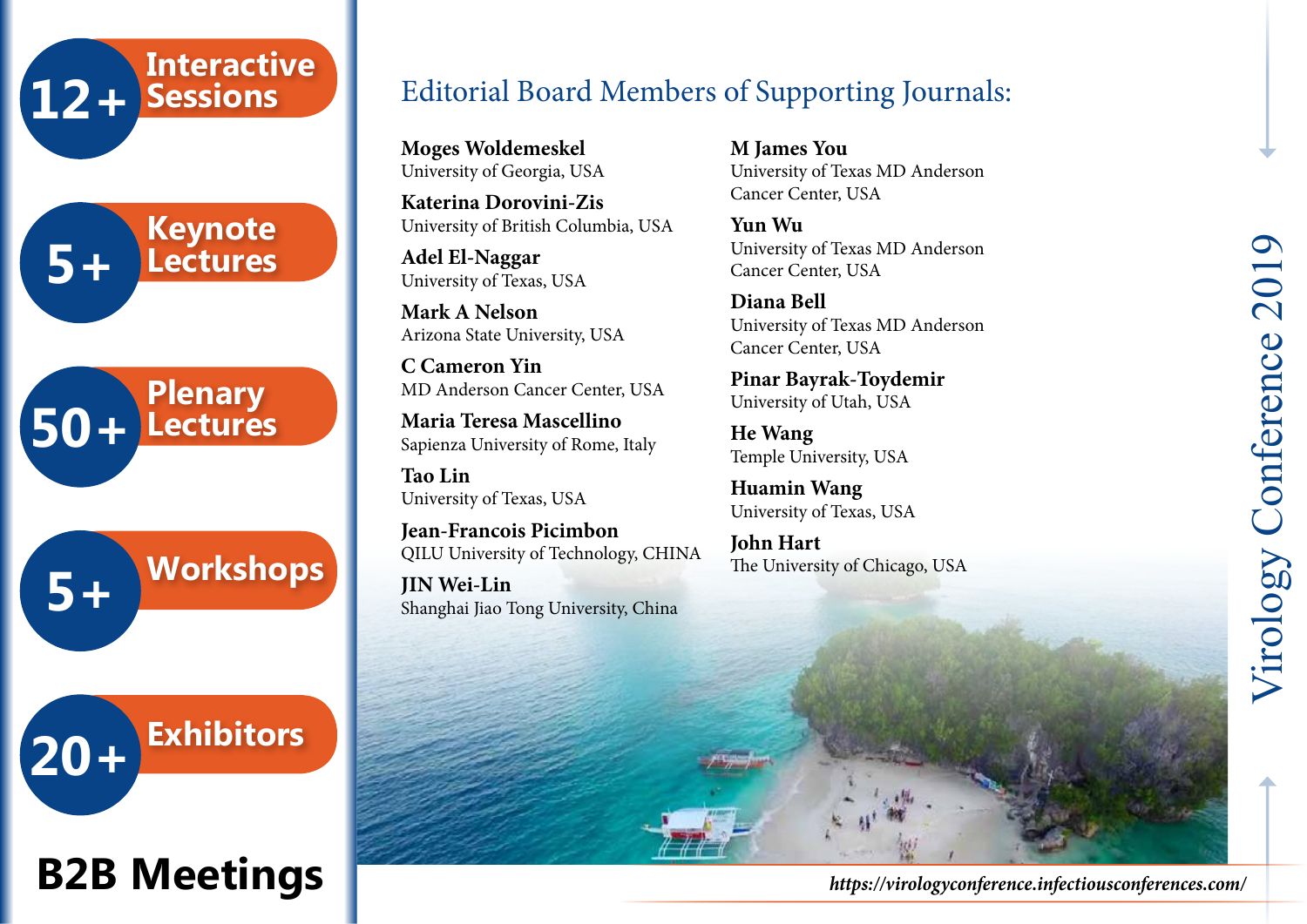# **12+ Interactive Sessions 5+ Keynote Lectures 50+ Plenary Lectures 5+ Workshops 20+ Exhibitors B2B Meetings**

**Elite Sponsor**

**Gold Sponsor**

and audio visual included)

• Four (total) complimentary registrations

corresponding journal home page

Abstracts (excluding cover pages)

catering and audio visual included)

• Priority to purchase additional sponsorship items

• Two Corporate Sponsored Workshop slots (must honor deadlines

• Two complimentary exhibit booths, with priority to purchase exhibition

• Logo recognition on congress website front page with link and logo recognition on congress sponsorship page, logo recognition on

• One A4 color advertisement in the congress Program or Book of

• Three inserts provided by the sponsor in the congress delegate bags • One post congress Email message to consented congress registrants up to 60 days after the congress (content to be provided by the sponsor approved and distributed by corresponding Journal) • 10% off the cost of two additional purchased sponsorship items

• One Corporate Sponsored Workshop slot (must honor deadlines,

• One complimentary exhibit booth, with priority to purchase exhibition space and choose booth location (Booth size 3X3 Sqm)

space and choose booth location (3X3 Sqm each booth size)

## *Sponsor Opportunities*

- Three complimentary congress registrations
- Logo recognition on congress website front page with link and logo recognition on congress sponsorship page
- One A4 color advertisement in the congress Program or Book of Abstracts (excluding cover pages)
- Two inserts provided by the sponsor in the congress delegate bags
- 10% off the cost of two additional purchased sponsorship items
- Priority to purchase additional sponsorship items

#### **Silver Sponsor**

- Two complimentary congress registrations
- One complimentary exhibit booth with priority to purchase exhibition space and choose booth location (Booth size 3X3 Sqm)
- Logo recognition on congress website sponsorship page
- One A4 color advertisement in the congress Program or Book of Abstracts (excluding cover pages)
- One insert provided by the sponsor in the congress delegate bags
- Priority to purchase additional sponsorship items

#### **Exhibition**

- One complimentary congress registration
- One exhibit booth (Size 3X3 Sqm)
- Logo recognition on congress website sponsorship page
- One insert provided by the exhibitor in the congress delegate bags

| ADDITIONAL SPONSORSHIP OPPORTUNITIES               |                                                                                                                                                                |                         |         |  |  |
|----------------------------------------------------|----------------------------------------------------------------------------------------------------------------------------------------------------------------|-------------------------|---------|--|--|
| Delegate Bag/Satchel                               | Each registered participant will receive $a _{\text{Cost: TBD}}$<br>satchel containing the Congress material.<br>The sponsor logo will be included on the bag. | Opportunities Avible: 1 | Code-BS |  |  |
| Delegate Gifts/Pens/Posters/Awards/Speaker/Sponsor | Sponsors will be recognized for Each support. Cost: TBD                                                                                                        |                         | Code-X  |  |  |

These are a selection of sponsorship opportunities. Should you have additional ideas, please contact the organisers for further discussion.

## **Avail the Opportunity!!!**

#### **Exhibition Details:**

Exhibition Dates: Dates of Exhibit: December 02-03, 2019 Date of Booth Set-up: December 01, 2019 Payment: After receipt of the completed contract, the total amount will be invoiced.